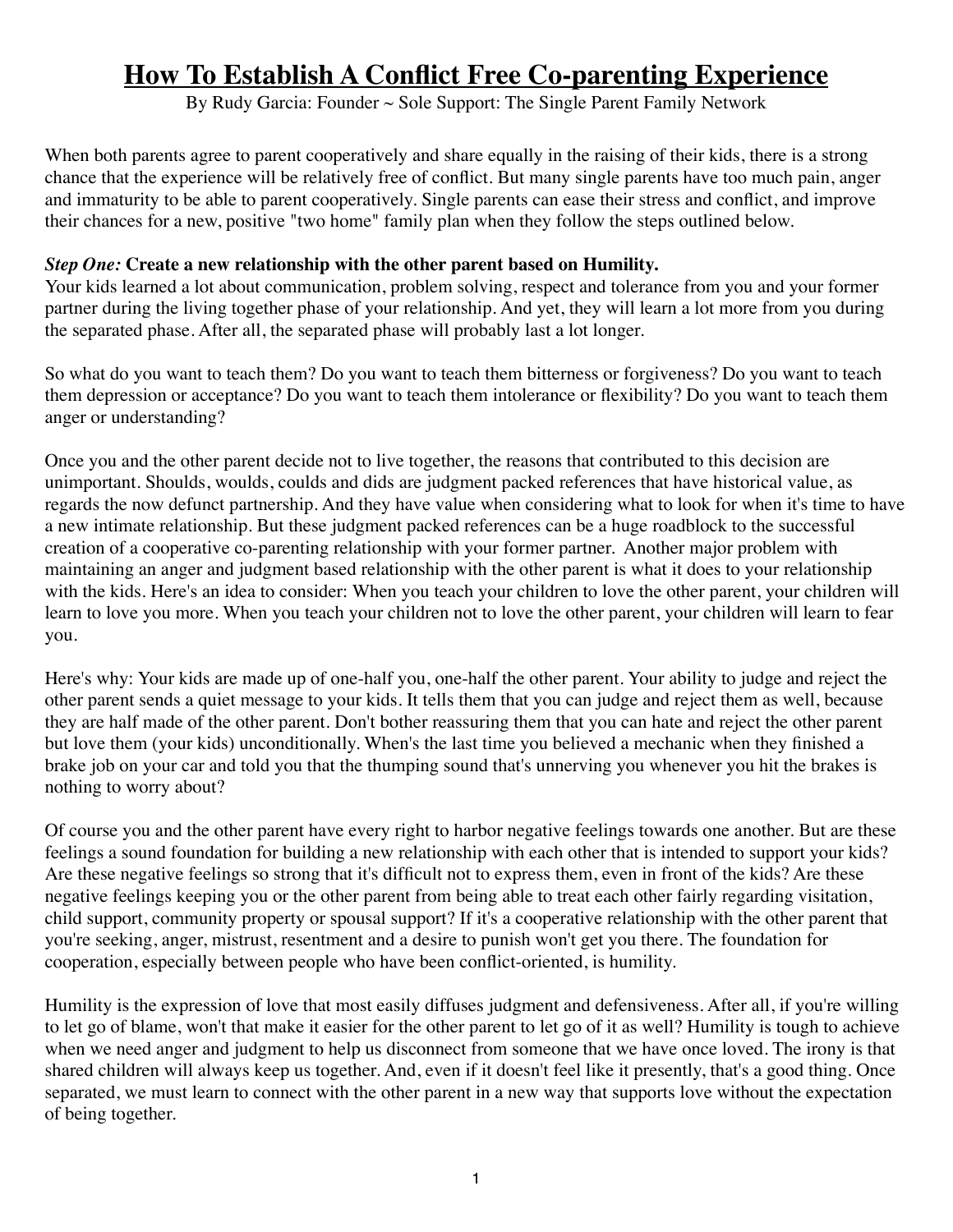How do you move past negative feelings to humility? Ask yourself questions that lead you to where your choices contributed to a terminal relationship. Did you see problems before the marriage (or getting pregnant) and diminished them because you wanted the relationship so badly? What personality traits do you possess that, mixed with the other parent's traits, inflamed the relationship? What did you learn from your parents about affection, judgment, problem solving and forgiveness? How might these factors have affected your relationship?

Questions such as these provide valuable insight into our own relationship needs and abilities. From this humble perspective, we are able to develop a new relationship with the other parent, a relationship that can be less judgmental and therefore less defensive. And when we are less defensive, we are able to be more tolerant, flexible, creative and caring in the way that we redesign our new "two home" family.

By the way, you don't have to share your personal; insights with the other parent. It might not be an emotionally safe thing to do. Being humble does not mean being vulnerable at the wrong time. Bring this perspective of Humility to the negotiation table and you will not only walk away with more for the whole family, you will walk away with a "whole" new family.

More importantly, they could contribute to the continuation of a conflict-oriented relationship that damages the children's ability to:

- 1. Have an uncomplicated love relationship with both parents;
- 2. Have easy access to both parents;
- 3. Establish healthy intimate adult relationships when their time comes.

Another major problem with maintaining an anger and judgment based relationship with the other parent is what it does to your relationship with the kids. Here's an idea to consider: When you teach your children to love the other parent, your children will learn to love you more. When you teach your children not to love the other parent, your children will learn to fear you.

Here's why: Your kids are made up of one-half you, one-half the other parent. Your ability to judge and reject the other parent sends a quiet message to your kids. It tells them that you can judge and reject them as well, because they are half made of the other parent. Don't bother reassuring them that you can hate and reject the other parent but love them (your kids) unconditionally. When's the last time you believed a mechanic when they finished a brake job on your car and told you that the thumping sound that's unnerving you whenever you hit the brakes is nothing to worry about?

Of course you and the other parent have every right to harbor negative feelings towards one another. But are these feelings a sound foundation for building a new relationship with each other that is intended to support your kids? Are these negative feelings so strong that it's difficult not to express them, even in front of the kids? Are these negative feelings keeping you or the other parent from being able to treat each other fairly regarding visitation, child support, community property or spousal support? If it's a cooperative relationship with the other parent that you're seeking, anger, mistrust, resentment and a desire to punish won't get you there. The foundation for cooperation, especially between people who have been conflict-oriented, is humility.

Humility is the expression of love that most easily diffuses judgment and defensiveness. After all, if you're willing to let go of blame, won't that make it easier for the other parent to let go of it as well? Humility is tough to achieve when we need anger and judgment to help us disconnect from someone that we have once loved. The irony is that shared children will always keep us together. And, even if it doesn't feel like it presently, that's a good thing. Once separated, we must learn to connect with the other parent in a new way that supports love without the expectation of being together.

How do you move past negative feelings to humility? Ask yourself questions that lead you to where your choices contributed to a terminal relationship. Did you see problems before the marriage (or getting pregnant) and diminished them because you wanted the relationship so badly? What personality traits do you possess that, mixed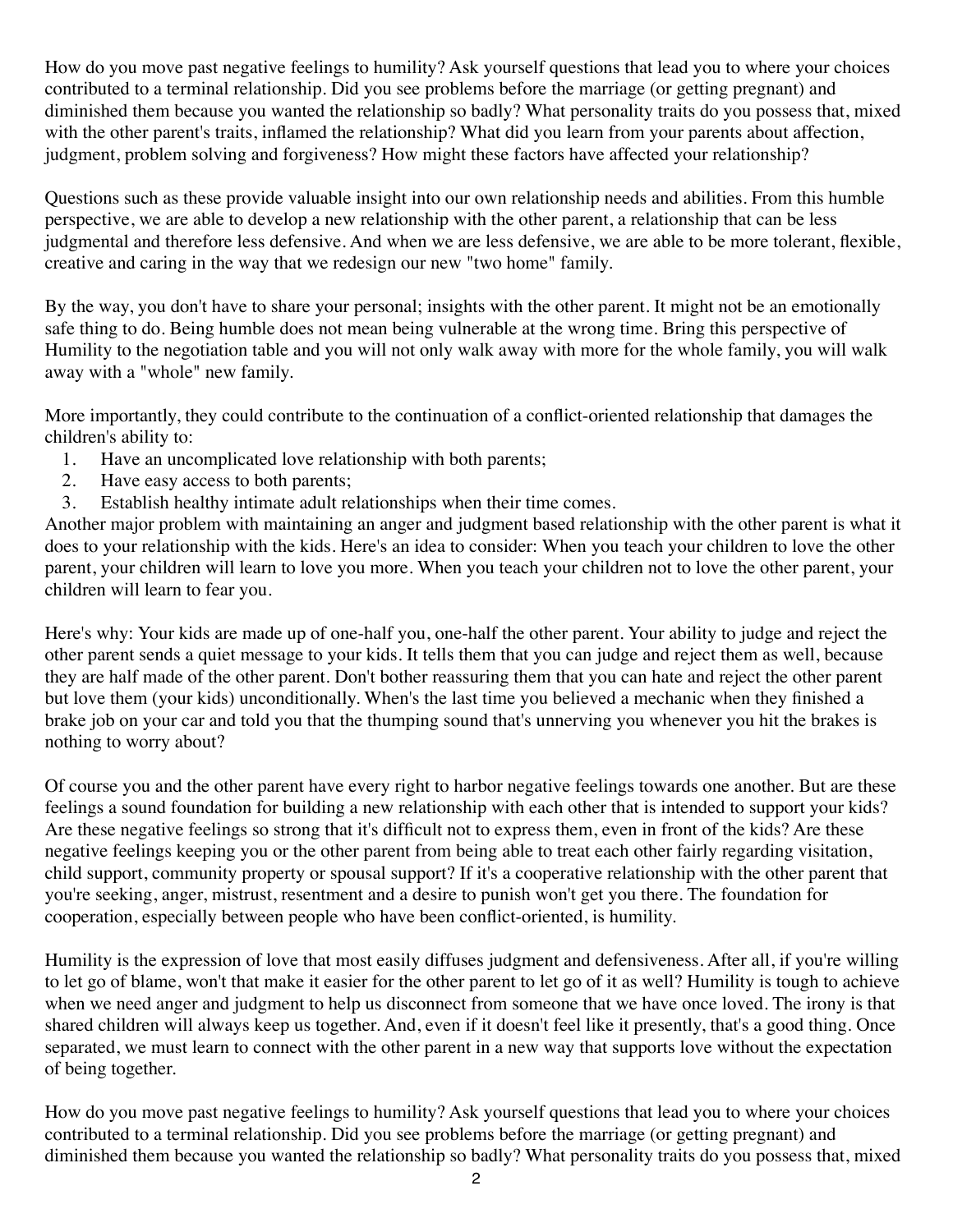with the other parent's traits, inflamed the relationship? What did you learn from your parents about affection, judgment, problem solving and forgiveness? How might these factors have affected your relationship? Questions such as these provide valuable insight into our own relationship needs and abilities. From this humble perspective, we are able to develop a new relationship with the other parent, a relationship that can be less judgmental and therefore less defensive. And when we are less defensive, we are able to be more tolerant, flexible, creative and caring in the way that we redesign our new "two home" family.

By the way, you don't have to share your personal; insights with the other parent. It might not be an emotionally safe thing to do. Being humble does not mean being vulnerable at the wrong time. Bring this perspective of Humility to the negotiation table and you will not only walk away with more for the whole family, you will walk away with a "whole" new family.

### *Step Two:* **Expand the idea of what a "Whole Family" is.**

As much as possible, avoid isolating yourself as a "Single Parent." During this particular time in your life, you ought to expand your circle of love and support! Most of the time, the other parent is available at some level of support. It's important for your health and the emotional welfare of your kids that the other parent be involved. Cooperative co-parenting between separated, divorced or never married parents can be as effective, for the whole family, as the more traditional "two parents under the same roof" family plan. The focused attention that the children receive from the present parent can strengthen the love bond between them while enabling the other parent to recharge their parent batteries and have necessary adult time.

Therefore, make it as easy as possible for both parents to have an abundance of time with the kids. Here are some fundamental points to consider:

- 1. Live close to each other
- 2. As far as possible, make career choices that give both of you some flexibility with your schedules?
- 3. Similarly, make career choices that make you less financially dependent on each other. If this means enhancing your education, support each other in this personal venture that ultimately serves the whole family
- 4. Keep each other informed about everything that impacts the kid's lives such as Parent-Teacher conferences, children's activities and illnesses or injuries
- 5. Avoid new intimate relationships with anyone who is insecure about your ongoing parent relationship or jealous about the time that you want to spend with your kids

#### **Remember, successful co-parenting has three "C"s: Communicate; Coordinate; Cooperate.**

#### *Step Three:* **Respect Your Children's Right To Love Both Parents.**

Here is a very important point, and I hope that you agree with it: Children get to be small. They don't have to understand things that are complex. They don't have to be responsible for taking care of their parents. They don't have to be afraid to love one parent for fear that the other parent will be angry with them. Certainly, the older the kids are, the more they can be expected to handle. But it is important to respect a child's right to never have to handle anything that isn't his or hers. That includes the parents' financial struggles, conflicts, accusations and indictments against each other.

So if you are having a major meltdown in your relationship with the other parent, remember where you are when you need to let off steam. Would you drive a raging bull through a beautiful garden? Probably not. Think of your child's love for you and the other parent as a fragile, beautiful garden and point the raging bull in another direction.

The Children's Boundaries that follow are pretty basic, you probably are already aware of them and respecting them. But if you or the other parent is having trouble keeping any of these, you can obtain a more detailed article on children's boundaries called: Entering The Children's Home by contacting Sole Support at 949-837-7653 or at our website: Sole Support Online. It's on the Brainfood page).